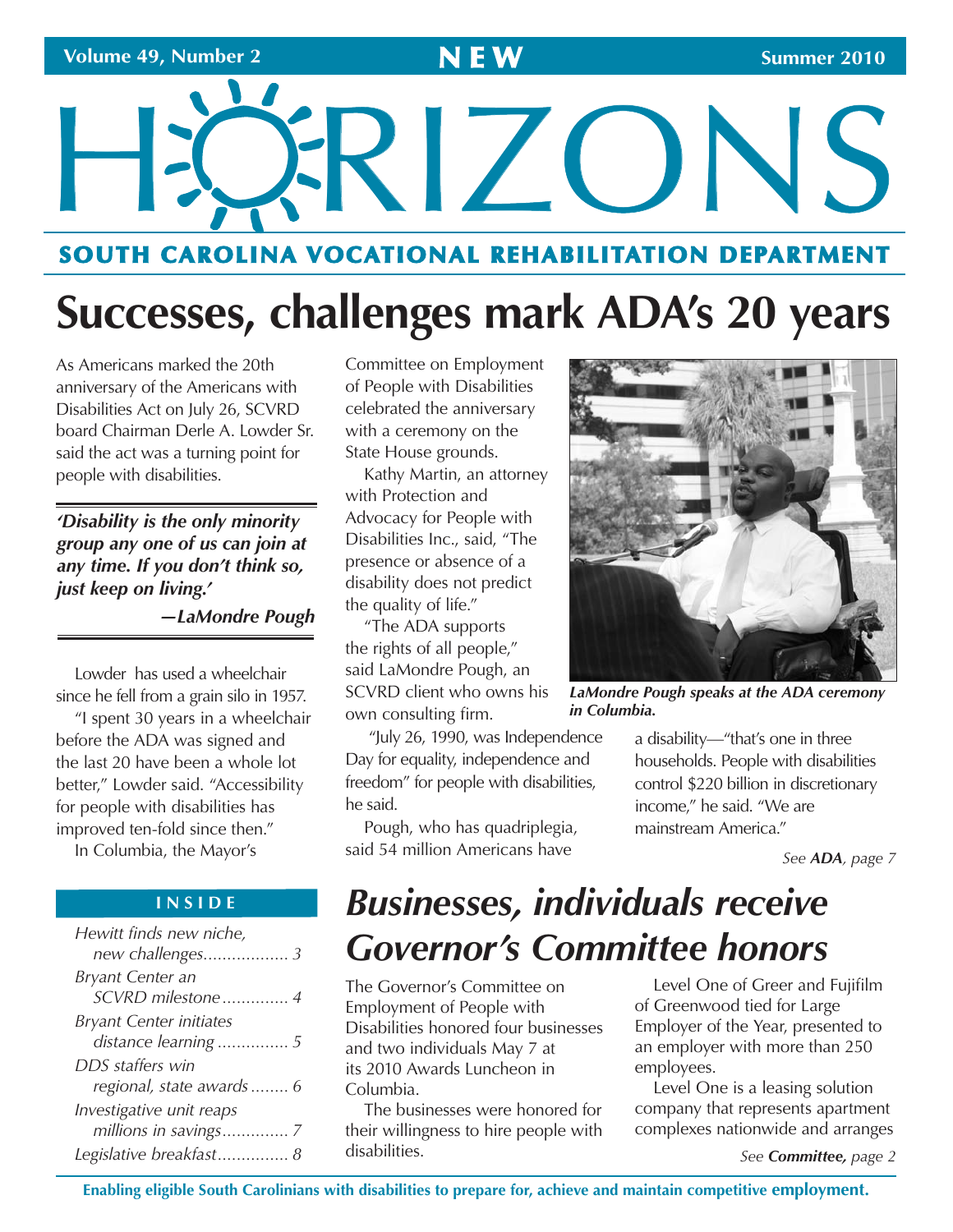### **N E W HÖRIZONS**

*New Horizons* is published by the South Carolina Vocational Rehabilitation Department (SCVRD), 1410 Boston Ave., P.O. Box 15, West Columbia, SC 29171-0015.

The Public Information Office provides all news and information. News materials may be reproduced with credit to *New Horizons.* 

SCVRD distributes *New Horizons* free by mail. Subscription requests or changes of address may be sent to the Public Information Office at the above address, telephone (803) 896-6833 or e-mail info@scvrd.state.sc.us

In accordance with federal and state laws, SCVRD does not discriminate against any race, color, sex, national origin, age or disability in employment or in provision of services.

#### **Agency:**

Derle A. Lowder Sr., chairman, Sumter Barbara G. Hollis, secretary, Columbia H. Lucius Laffitte, M.D., at-large, Allendale Dr. Roxzanne Breland, Greenville Timothy W. Evatt, Pendleton Rhonda J. Presha, Elgin Alease G. Samuels, Walterboro Joseph A. Thomas, Conway

#### **SCVRD:**

Commissioner—Barbara G. Hollis Editor—Sharon H. Kelly

**SCVRD Offices:**  *(All numbers have TDD capability.)* 

> Aiken: (803) 641-7630 Anderson: (864) 224-6391)

Beaufort: (843) 522-1010

Berkeley-Dorchester (Moncks Corner): (843) 761-6036; (866) 297-6808 (Toll free)

Camden: (803) 432-1068 (866) 206-5280 (Toll free)

Charleston: (843) 740-1600

Conway: (843) 248-2235 Florence: (843) 662-8114

Gaffney: (864) 489-9954 (866) 451-1481 (Toll free Greenville: (864) 297-3066

Greenwood: (864) 229-5827 (866) 443-0162 (Toll free) Hartsville: (843) 383-2662

Lancaster: (803) 285-6909 Laurens (Clinton): (864) 833-4121

(866) 443-0103 (Toll free) Lexington (West Columbia): (803) 896-6333

(866)206-5184 (Toll free) Lyman (The Bryant Center): (864) 249-8030

(888) 322-9391 (Toll free) Marlboro (Bennettsville): (843) 479-8318

(800) 849-4878 (Toll free)

Oconee-Pickens (Seneca): (864) 882-6669 (866) 313-0082 (Toll free) Orangeburg: (803) 534-4939

Richland (Columbia): (803) 782-4239 Rock Hill: (803) 327-7106

Spartanburg: (864) 585-3693 (866) 451-1480 (Toll free) Sumter: (803) 469-2960 Walterboro: (843) 538-3116 (888) 577-3549 (Toll free)

Williamsburg (Kingstree): (843) 354-5252

**www.scvrd.net**

### **Committee**

**2** 

*continued from page 1* 

on-site visits to properties.

 Commission for the Blind to provide training for home call agents who simulate calls on various scenarios to enhance the customer service skills of Level One trainees. Level One has hired seven home call agents with visual impairments or blindness during the past year and provided adaptive Last year, it partnered with the S.C. software for them.

Fujifilm's Greenwood facility has five high-technology plants producing ink-jet photo paper, digital and conventional printing plates, recyclable cameras and color photographic paper. It is the largest Fujifilm distribution center in the world.

The company has embraced SCVRD's SWAT (Skilled Workforce Apprenticeship Training) Program, which prepares VR clients for career opportunities in skilled positions.

Fujifilm has employed people with disabilities as digital imaging technicians and processors, customer service representatives, photograph croppers, assemblers and warehouse associates.

 AMC Management Co. of Duncan Year, presented to an employer with is the 2010 Medium Employer of the between 26 and 250 employees.

AMC has franchises for three McDonald's restaurants, two in Duncan and one in Inman. It works with SCVRD to hire managerial candidates through the SWAT program. About 20 people with disabilities work at the restaurants in part-time, entry level and managerial capacities.

Quality Foods of Anderson is the 2010 Small Employer of the Year, presented to an employer with 25 or fewer employees.

The company works with

SCVRD and the Anderson Disabilities and Special Needs Board to provide job shadowing and employment opportunities to people with disabilities. With a staff of seven, it has hired two people with disabilities in the past year.

Taylor Addison, a spring graduate of Bishop England High School in Charleston, is the winner of the 2010 Journalism Contest sponsored

by the committee. He received a fouryear scholarship to the state-supported institution of his choice and is attending The Citadel this fall.

Addison wrote



*Addison* 

the winning essay on the theme "Expectation + opportunity  $=$  full participation." He highlighted the cases of four people with disabilities and related how their positive attitudes and adaptive abilities made them valuable employees in careers such as sales manager, information technology, television anchorwoman and electrician.

Lester Porter of Springfield is the winner of the 2010 Employment Achievement Award, presented to an individual who has met the challenges of a significant disability and succeeded in the workplace and the community.

After receiving his high school attendance certificate, Porter

came to the day program offered by the Orangeburg County Disabilities and Special Needs Board. He was hired as a grocery bagger and his love of people and willingness to



*Porter* 

work hard have endeared him to customers and staff alike.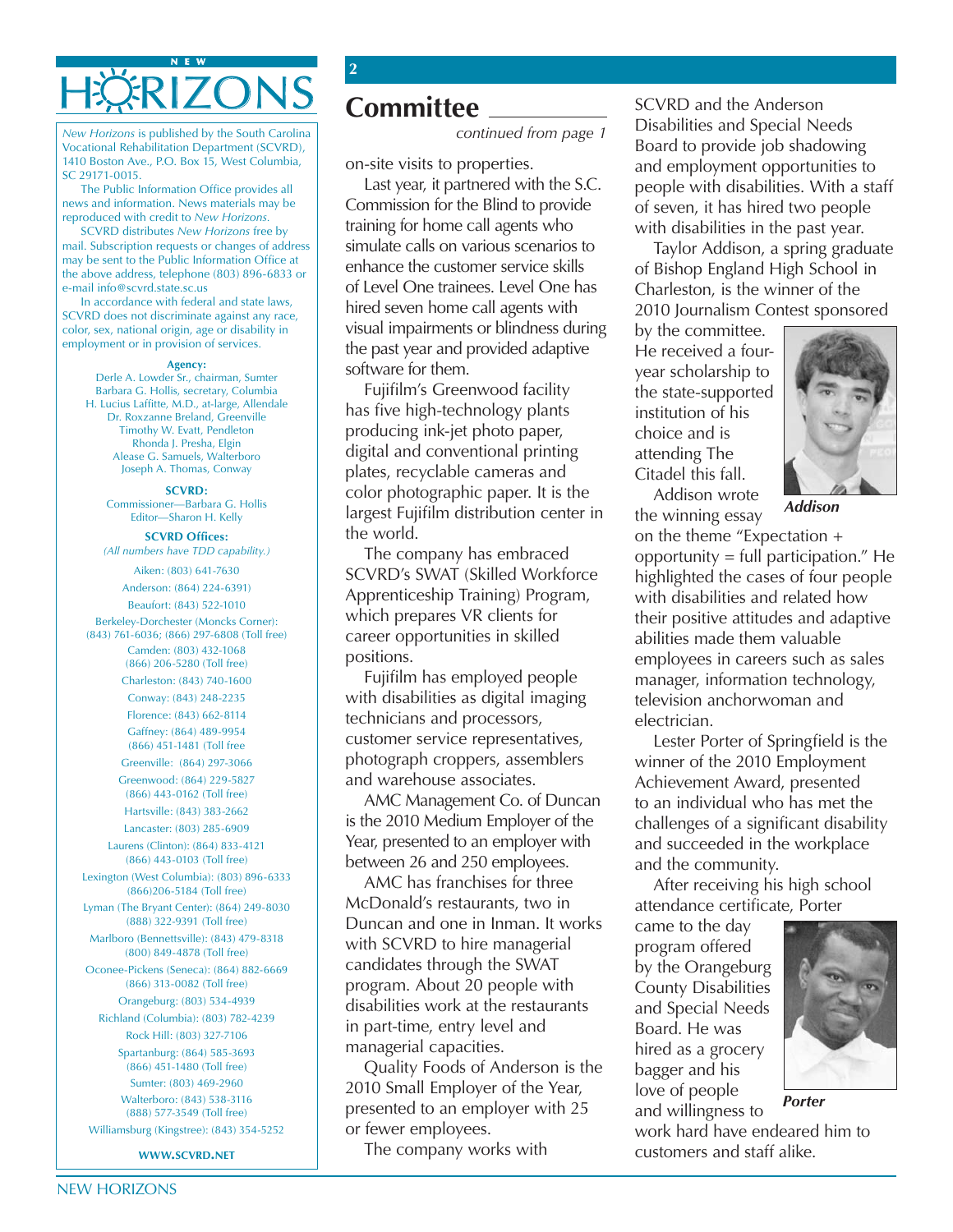## **Hewitt finds new niche, new challenges**

Michael Hewitt describes himself as a "glass half-full" kind of guy.

So when he began to have issues with his back and had to leave his job at the Honda plant in Timmonsville, he was ready to explore other employment options.

The Honda plant manufactures all-terrain vehicles and personal watercraft. Hewitt worked in engineering support but could no longer do his job making sure the machines worked properly.

The folks at Honda referred him to SCVRD's Florence office. Tameka Brockington, his counselor, said Hewitt initially wanted to go Florence-Darlington Technical College for training in AutoCAD, a computer drafting and design software.

"From day one, he was eager to go back to work," she said. "He just needed a little guidance and assistance."

Brockington told him about SCVRD's Information Technology Training Center and referred him to the Evaluation Center in West Columbia for a full evaluation.

 Management Program and utilized the He enrolled in the Pain pool at the Muscular Development Center as therapy for his back.

He qualified for the Information Technology Training Center and started the 11-month course to become an AutoCAD technician.

 "He's an extremely intelligent man—you could tell how much he loved to work," said of certifications at Honda. He more to the employer. That's the attitude you want in an former ITTC supervisor Jim Williams. "He'd earned all sorts wants to improve so he can offer employee."

The AutoCAD training "was

totally different from what I had done," Hewitt said, "but the knowledge (of mechanics) I had overlapped."

"There are some really good instructors at VR," said Hewitt, 47. "This (AutoCAD) knowledge has opened a lot more doors; led to a lot more opportunities."

Williams said Hewitt "quickly took off learning" and soon earned

a reputation for pushing the envelope. He was one of the few candidates to pass the national AutoCAD certification test on the first try. In June 2009, a Pawleys Island company that serves the metal

then consulted with Williams.

 Williams recommended two clients for interviews and Hewitt was selected to participate in a SWAT (Skilled Workforce Apprenticeship Training) opportunity at MetalTech.

Clients participating in the SWAT program learn on the job to the employers' specifications while SCVRD pays a portion of the



*Michael Hewitt designing a recycling system.* 

casting, recycling/recovery and manufacturing industries, was looking for an AutoCAD detailer to draw plans for recycling equipment.

"We found out about the VR [ITTC] program and it was of great interest to us," said Paul Hanna, president of MetalTech Systems.

Hanna said the company had made a commitment to "give back as much as we could. The VR program was of interest because we could integrate it with what we do here"

Rob Amrine, SCVRD business development specialist serving the Conway, Georgetown and Williamsburg areas, talked with MetalTech co-owner Richard Howard about the opening and

training costs.

Hewitt started on-the-job training at MetalTech in August 2009, and immediately put his mechanical and AutoCAD skills to work.

After a work-site evaluation, Rehabilitation Technology bought and modified a desk and provided a monitor riser and an ergonomic arm rest for Hewitt.

He was hired in October.

"We couldn't be more pleased," Hanna said. "Michael has a good background and he understands what's necessary for building things.

"Now he's anxious to get out in the field and get his hands on things."

*See Hewitt, page 5*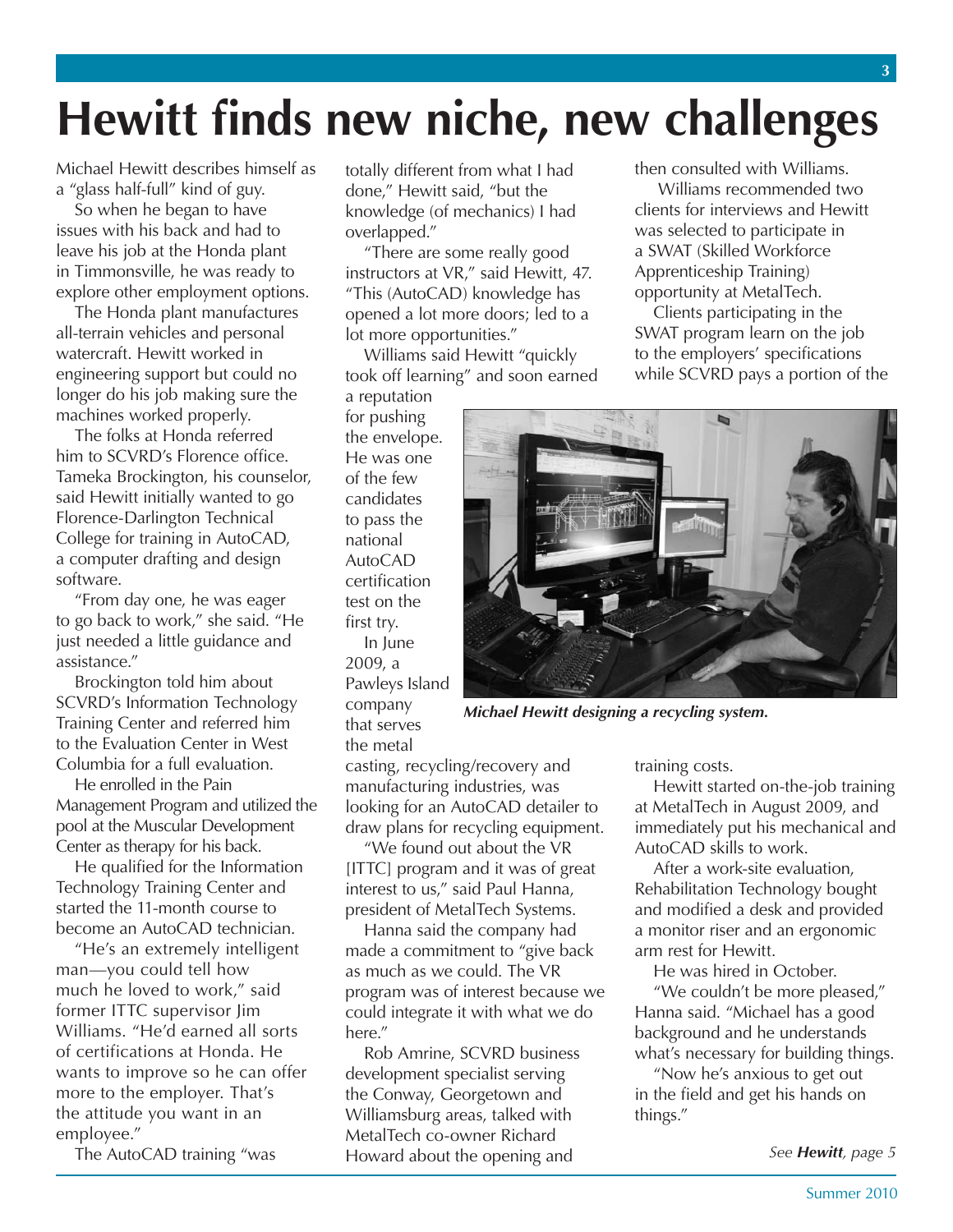# **Bryant Center an SCVRD milestone**

 The South Carolina Vocational house at the Bryant Center in Rehabilitation Department reached a milestone in its history with the June 11 dedication and open Lyman.

 completion, the center represents with disabilities in the Upstate. Nearly 12 years from concept to expanded VR services for people

 Named for former Commissioner the center through its construction, Services Unit in addition to an area Larry C. Bryant, who shepherded it houses a Comprehensive office.

 include physical and occupational therapy, a brain injury program, a pain management program, facilities previously available only West Columbia. The comprehensive services rehabilitation engineering and information technology training on the main SCVRD campus in

 The department has vocational rehabilitation centers in Greenville and Spartanburg, but there was no

 room for expansion at either facility. The Comprehensive Services Unit serves people counties while the area with significant physical disabilities in nine Upstate office serves the Lyman area.

 reflects SCVRD's core for, achieve and maintain Bryant said the center mission of enabling people with disabilities to prepare competitive employment.

 "We're trying to make all the most," he said. "It's travel to Columbia because of our services accessible to our clients who need them usually harder for them to of their disabilities."

Bryant, who attended the dedication with his family, was joined by members of the agency board; Rep. Rita Allison, R-Spartanburg, who was instrumental in securing state funding for the

invited guests.

 The open house provided of the community to get a look at facility, which is the Middle Tyger River, near Byrnes High School and an opportunity for the area.



**Former Commissioner Larry Bryant poses** with his wife Dr. Lisa Bryant in front of the portrait that hangs in the lobby of the Bryant Center. The inscription on the plaque below the picture reads: "This facility is dedicated to Larry C. Bryant, SCVRD commissioner from<br>2002 until 2008, whose visionary leadership securing state funding for the 2002 until 2008, whose visionary leadership<br>project; Sen.<br>Lee Bright, and passion for expanding service-delivery<br>lee Bright, protions for people with disabilities resulted<br>R-Spartanburg; in t

house provided other human service agencies in

to get a look at substantially higher than it is facility, which is Upstate was chosen for the Bryant Groce Road and industries and job opportunities River, near Byrnes proximity for clients who need eager members The unemployment rate for people with disabilities is the contemporary for the general population. The situated between Center because of the number of in the area and its closer comprehensive services.



*Physical therapy assistant Ward Gray works with a client*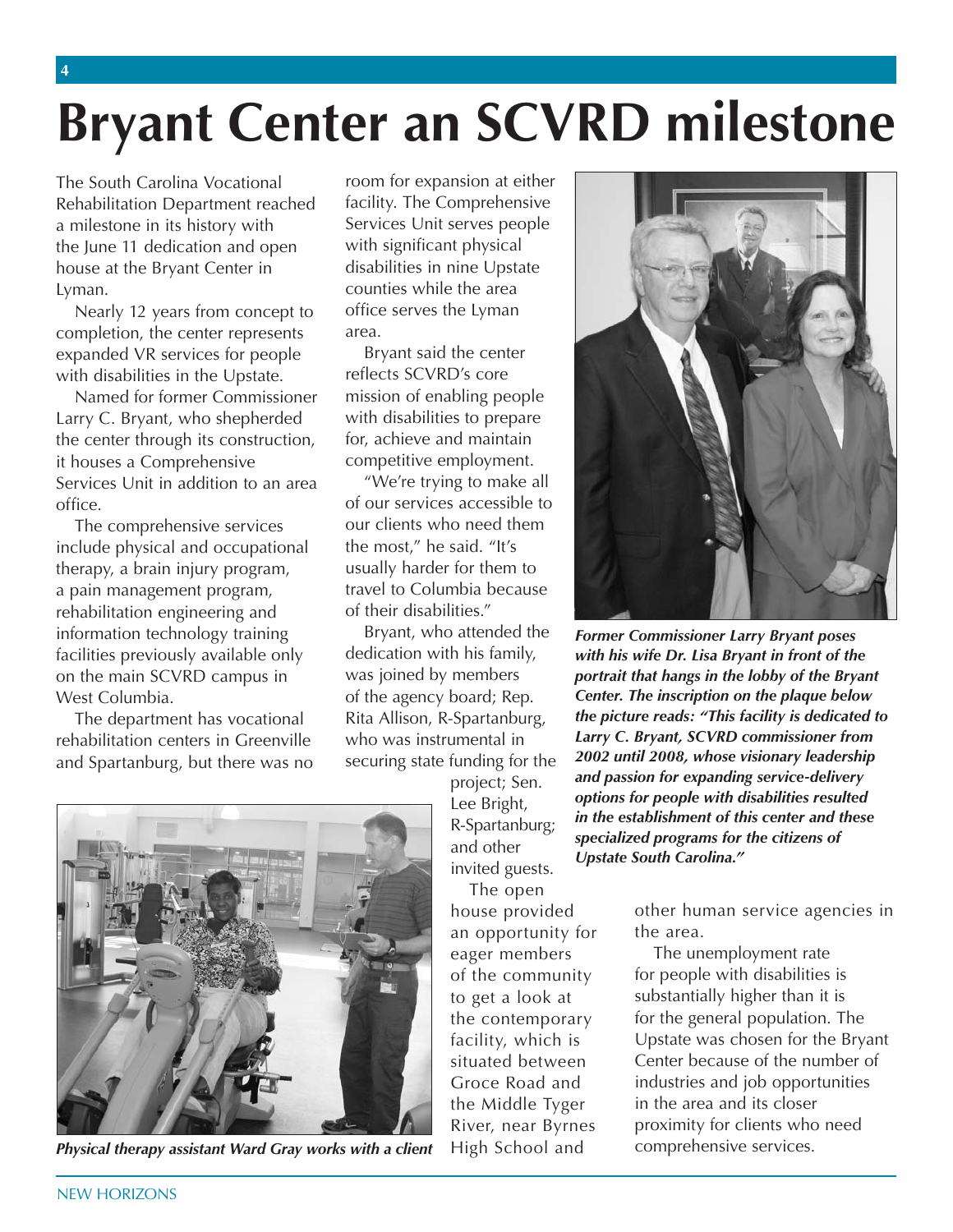## **Bryant Center initiates distance learning**

With the opening of the Bryant Center, SCVRD moves into a new era that revolutionizes the delivery of information technology training and could make a significant impact on how other agency services are provided.

The first information technology training class began at the center in June with a seven-month course in Business Applications Plus. It is VR's first venture into distance learning using a wireless teleconferencing system coupled with online course content.

Teachers at the Information Technology Training Center in West Columbia provide direct instruction to students at the Bryant Center in Lyman using the teleconferencing system. They can broadcast any learning materials and talk live with the students, said Jim Williams, former ITTC supervisor.

The online course content has two parts, he said. First is a virtual training campus, where students can view their assignments and upload their work.

The second part involves EditU. org, an online campus for people with disabilities and the people who serve them. It features assistive technology such as screen readers, shortcut keys for all mouse actions, alternative images to replace



*Agency board members, guests and staff members tour the Information Technology distance learning classroom during the June 11 dedication.* 

animated graphics and it eliminates some screen refresh rates that could cause seizures in some individuals.

"The students have enjoyed [the distance learning experience] very much," Williams said. "They talk to the students here [in West Columbia] and collaborate with them"

 and the teleconferencing capability The advantage of the virtual technology is that it can go anywhere provides soft-skills instruction.

But the biggest benefit, Williams said, is that instruction can be tailored to meet a client's needs.

For instance, clients can learn

use email, Twitter and Facebook, but some don't know how to really use a computer. "It's like knowing how to work

computer literacy. Many clients can

the air-conditioning and the stereo in a car, but not knowing how to drive," he said.

On the other hand, some clients with paraprofessional or professional backgrounds just need to upgrade their skills.

"This represents a significant opportunity to directly meet the needs of the client in the way the client wants his or her needs met," Williams said.

### **Hewitt**

*continued from page 3* 

Hanna said that prior to hiring Hewitt, he had not had any experience working with a person with a disability, but he doesn't have any reservations after meeting Hewitt.

"If they're comfortable, it certainly

 works for us," Hanna said of people with disabilities.

 companies to consider hiring VR "I would strongly urge other clients.

 program. We'll continue to participate "We're very pleased with the as we see our needs grow," he said.

A second VR client recently started an apprenticeship at

MetalTech.

Although he makes the 150 mile round trip from his home in Florence to Pawleys Island every day, Hewitt and MetalTech seem to be a solid fit.

"If you enjoy your job, it's not so much work," Hewitt said. "You look at it like 'what new challenges can I work with today?'"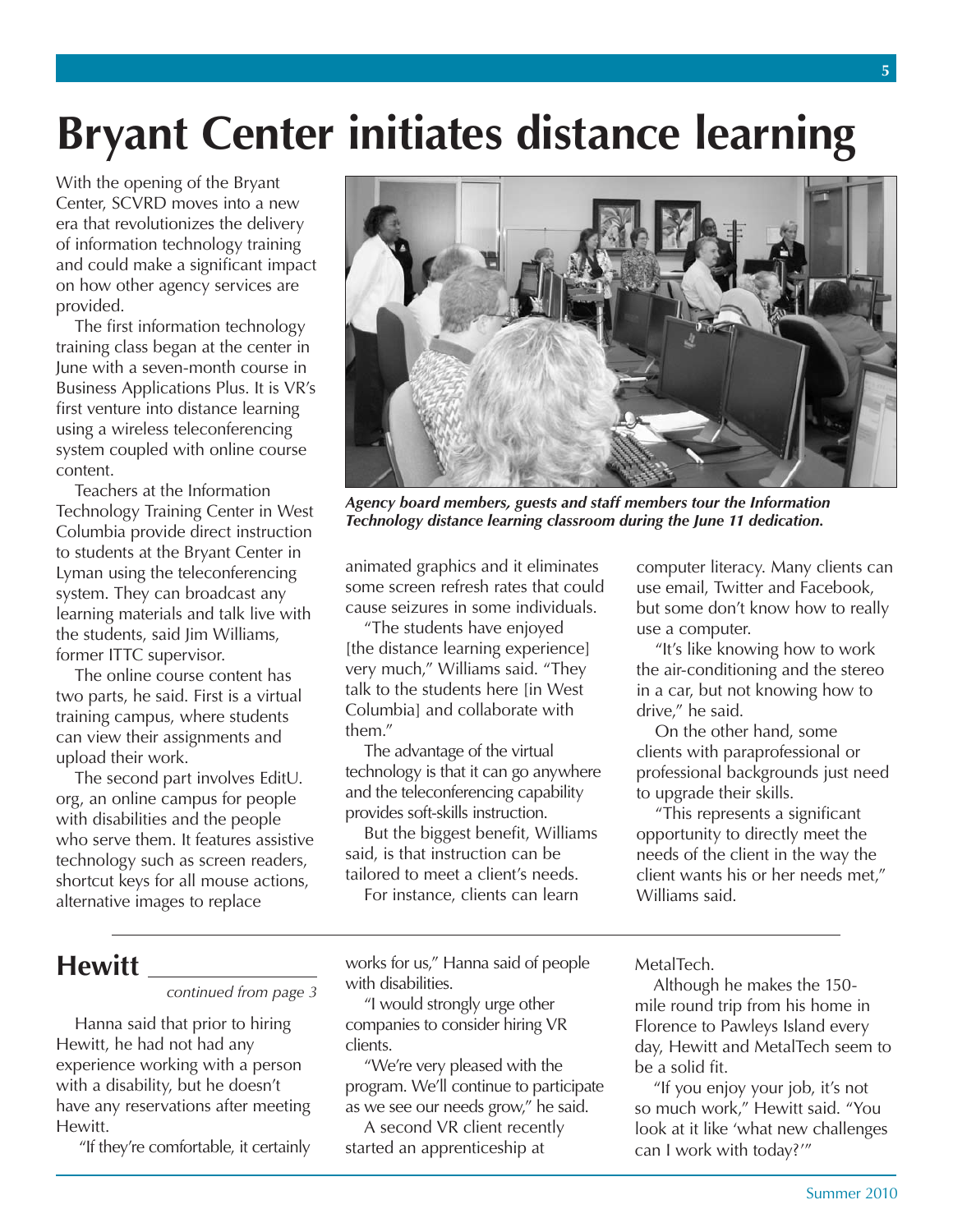# **DDS staffers win regional, state awards**

Nine South Carolina Disability Determination Services staffers were recognized at the regional level during ceremonies in Atlanta in July and 13 more were honored



at the state PRIDE celebration May 12.

Susan Vlahos from the Greenville DDS office received the Regional Commissioner's *Vlahos* Citation in recognition of

**6** 

her superior commitment, creativity and performance in elevating the quality and effectiveness of the regional office and state DDS training program.

The Columbia DDS Central Control Team won a regional award for exceptional customer service. Team members are Cynthia Ellis, team leader; Cyndi Crolley, Jane Davey, Diedre Fulmer, Sherron

Mathis, Luanne Moore, Courtney Simmons and Gina Trucks.

State PRIDE celebration winners were: Allen Cooper, Greenville, Examiner of the Year; Gary Calhoun, Greenville, Medical Consultant of the Year; Jane Davey, Columbia, Mary Simmons Special Act of Service; Joyce Broadus-Lewis, Columbia, Staff Supervisor of the Year; Marion Watson, Columbia, Staff Person of the Year; Megan Ward, Charleston, Rookie Examiner of the Year; Bridgett Mitchell, HHS Program, Lexington Office of State Claims Excellence Award; Terry White, Charleston, Case Processing Supervisor of the Year; Wanda Scott, Greenville, Carl Fullbright Humanitarian Award; William Heidkamp, Charleston, Support Person of the Year.

 Also, Lisa Klohn, Edward Waller and Manhal Wieland, all of Columbia, received the Thomas M. Leahy Creative Achievement Award.



*Among the members of the DDS Central Control Team are, from left, Cynthia Ellis, Deidre Fulmer, Luanne Moore, Courtney Simmons, Gina Trucks and Cyndi Crolley. Jane Davey and Sherron Mathis are pictured separately.* 







*Ward Watson White Wieland Scott Waller* 





*Broadus-Lewis Calhoun* 



*Cooper Davey* 



*Heidkamp Klohn* 













*Mathis Mitchell* 

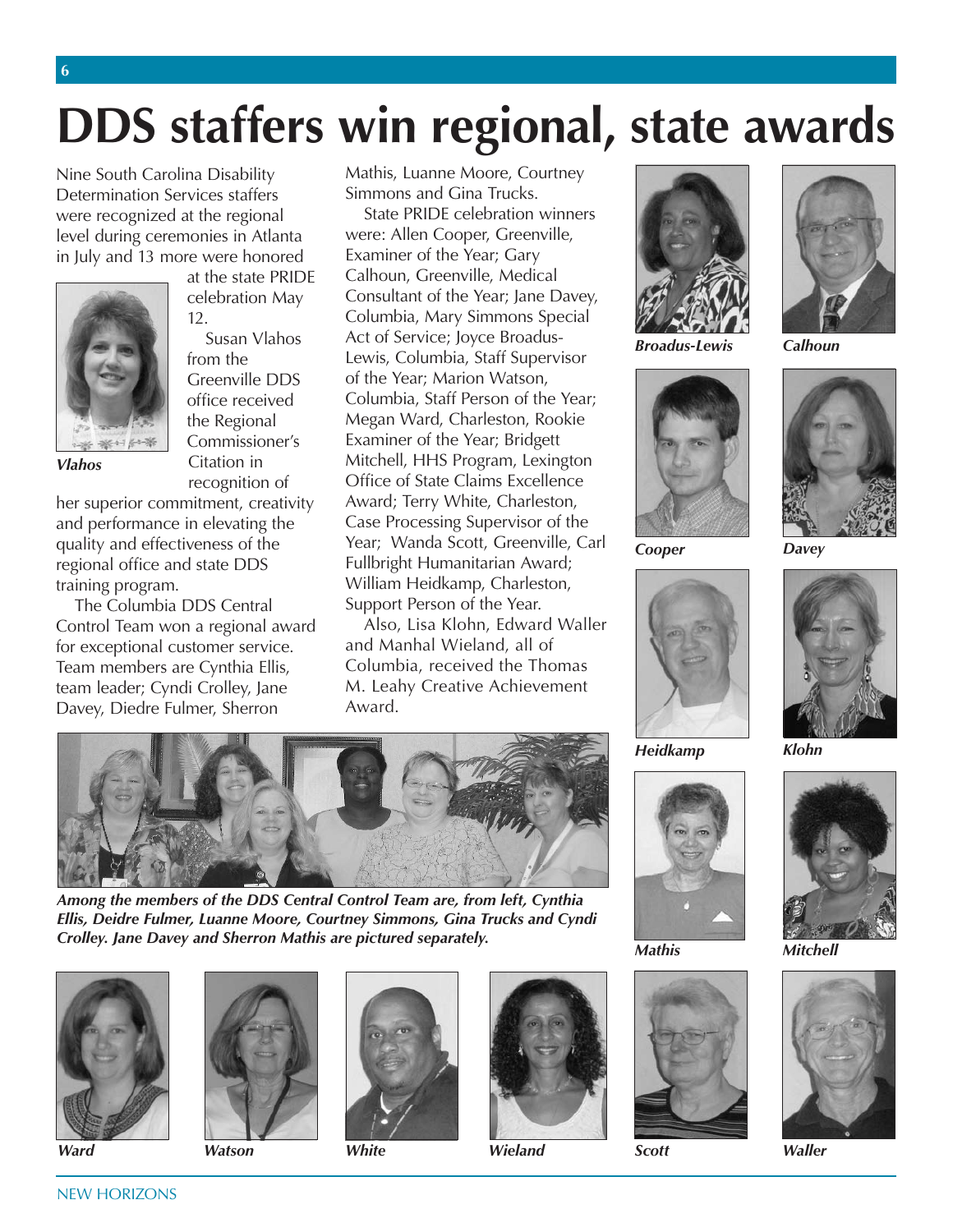## **Investigative unit reaps millions in savings**

 People who take unfair advantage of the Social Security program in South Carolina are finding out the hard way that it's Administration's benefits the wrong thing to do.

 unit was established seven months ago, 69 investigations have been opened and 47 have been closed. Those investigations have generated more than \$2.1 million in Medicare/Medicaid savings, said Shirley Jarrett, assistant director of the Disability Determination Since the Cooperative Disability Investigations (CDI) more than \$4 million in Social Security benefits savings and Services program.

"Investigations are conducted

### **ADA**

#### *continued from page 1*

 And, he reminded the gathering, "disability is the only minority group any one of us can join at any time. If you don't think so, just keep on living."

 much of its promise since it went into effect, but the findings also uncover An online survey of disability leaders found that the act has fulfilled new challenges.

 The ADA was intended to provide mandate for the elimination of a clear and comprehensive national discrimination against individuals with disabilities.

 Lex Frieden, a professor at The scientific survey of 870 participants. Frieden, who helped craft the ADA, has used a wheelchair since his University of Texas Health Science Center at Houston, authored the non-

### *47 investigations = savings of \$6.1 million in taxes*

 on all levels of claims (initial already receiving benefit and appeals), as well as those payments," Jarrett said.

 applicants have legitimate disabilities; however, if there is who either misrepresented their symptoms or continued employment while hiding their earnings, this unit can conduct "Most of the approved an allegation of an individual to perform substantial gainful an investigation to determine the validity of such allegations."

 one recipient who had been The CDI unit investigated receiving benefits since 1999.

 spinal cord was severed in a 1967 traffic accident.

 "Overall, more than 90 percent of survey respondents believe that the quality of life for people with United States has improved greatly since the passage of the ADA," disabilities in communities across the Frieden said.

 "But respondents also pointed out that there are opportunities to be realized and challenges to overcome."

 He said the survey underscores the need for aggressive action to address health-care gaps and unemployment among people with disabilities.

 provide housing and personal assistance services for the approximately 79 million baby boomers who will face increasing He emphasized the need to risk of disability as they age.

 the whole time in addition to providing false medical information during the review process, Jarrett said. The recipient had been working

 When the case was tried in U.S. District Court, the recipient was sentenced to 30 months in federal prison and restitution. Savings to the Social approximately \$400,000. ordered to pay \$600,000 in Security Administration were

 "DDS is excited to have Jarrett said. a Cooperative Disability Investigation unit in our state,"

 of the SSA, SSI, Medicare and Medicaid funds. It also provides DDS and SSA to ensure that the correct decisions are being "The work this unit does results in good stewardship valuable documentation to made on disability claims."

 of Inspector General (OIG), Services, Social Security field local law enforcement agencies. The CDI unit combines the skills of the U.S. Office Disability Determination offices and numerous state and

 The unit consists of a Enforcement Division (SLED), two Social Security field one disability determination analyst. Most of the investigation team leader from OIG, two agents from the State Law office representatives and referrals come from the DDS offices.